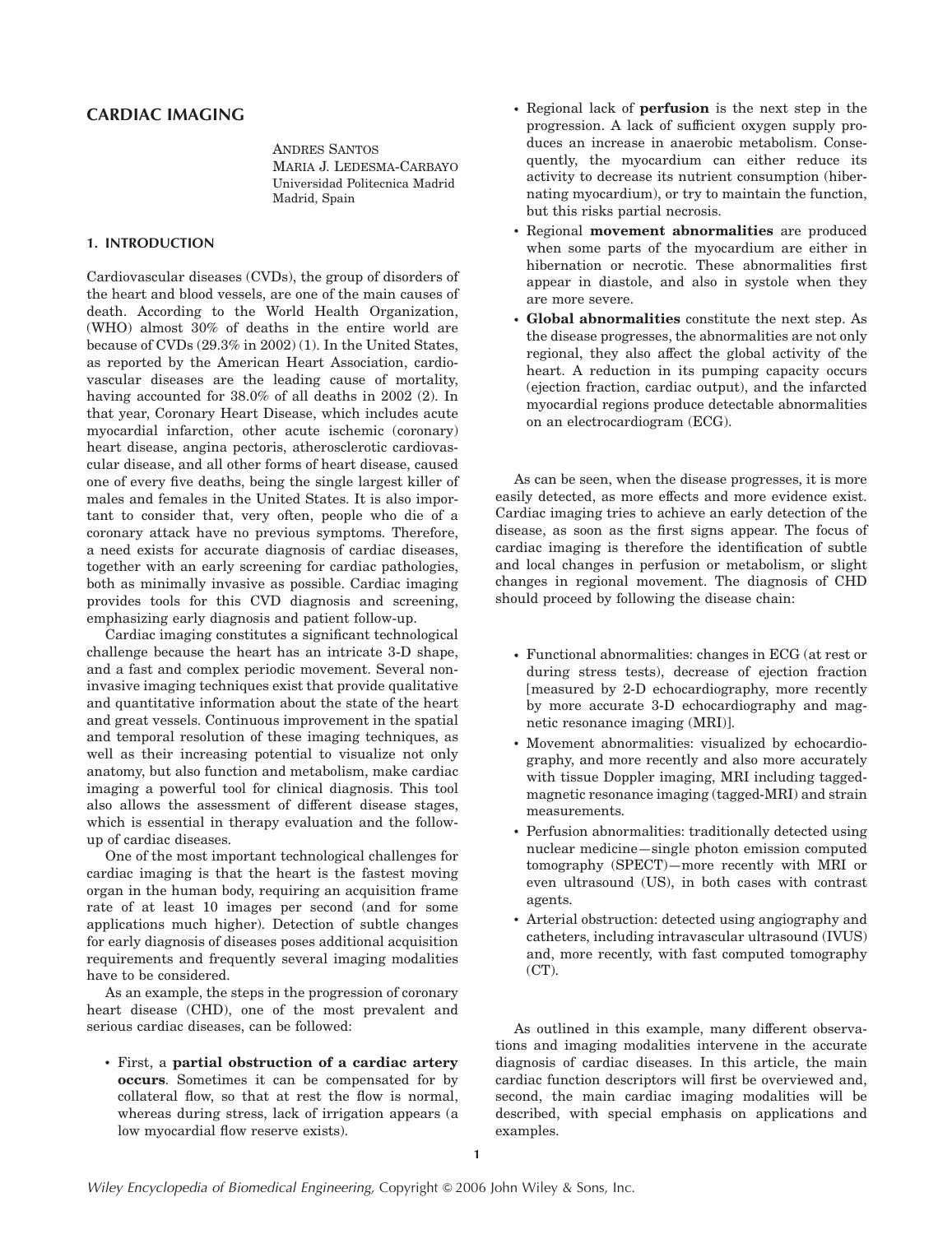### 2 CARDIAC IMAGING

## 2. DESCRIPTORS OF CARDIAC FUNCTION

The heart is a complex organ composed of different tissues and structures (3). Its function is to pump the blood to the rest of the body and the pulmonary circulation. Therefore, the most important functional parts in the heart are the cardiac muscle or myocardium, the atrio-ventricular and arterial valves, and the coronary arteries that provide proper nutrients to the heart muscle. The following subsections will describe the main parameters that regulate both the morphology and function of the myocardium, and the cardiac valves and coronary arteries. These descriptors are also the most relevant clinical parameters. It should be noted that, in order to obtain some of these parameters, image analysis or postprocessing techniques may be required (see Refs. 4–6 for a review).

### 2.1. Myocardial Function and Morphology

The myocardium is responsible for the correct pump function of the heart. Different cardiac diseases alter its morphology and function.

2.1.1. Myocardial Morphology. Some cardiac diseases modify the myocardial morphology, leading to increased thickness of the myocardium or enlarged ventricular volume. The most common indexes to assess these changes are the following:

- $\cdot$  *Left Ventricle (LV) volume is defined as the enclosed* volume within the endocardium of the LV. It is a basic parameter to derive other left ventricular indexes. It is usually measured either at end-diastole or endsystole.
- $\cdot$  LV mass is defined as the myocardial mass of the LV and is calculated as the difference between the volumes enclosed by the ventricle epicardial and endocardial surfaces, multiplied by the relative density of cardiac muscle.
- $\bullet$  Right Ventricle (RV) volume and mass are defined by similar parameters.

These parameters can be obtained with most imaging modalities, although with different accuracy. In general, 2- D modalities (echocardiography, angiography) have to assume a simplified geometry (an ellipsoid) of the left ventricle, whereas more accurate measures can be obtained with tomographic modalities (MRI, CT). The complex geometry of the right ventricle always requires tomographic techniques.

2.1.2. Myocardial Global Function (2-D/3-D). Myocardial global function refers to the capacity of the heart to perform correctly as a blood pump. Late stages of cardiac diseases are frequently characterized by an important degradation of the cardiac global function. The main clinical indexes of global function are:

• Stroke volume (SV): the volume of blood ejected by a ventricle per heartbeat. It is calculated as the difference between end-diastolic and end-systolic volumes.

In normal conditions, the stroke volumes of both ventricles are nearly equal.

- \* Ejection fraction (EF): the ratio of the ventricular stroke volume to the end- diastolic volume. It is an excellent predictor for assessing the alteration of global ventricular function. Typical values of ejection fraction at rest are 55% to 65%.
- \* Cardiac output (CO): total volume of blood pumped by the left ventricle in liters per minute. It is computed as the SV multiplied by the heart rate. Typical normal value in adults is 5 L/min.

2.1.3. Myocardial Regional Function. Assessment of the function of different myocardial regions or segments is very important in evaluating the severity of several cardiac diseases at an early stage. Subtle local motion or perfusion abnormalities may indicate, for example, the presence of ischemia because of coronary occlusion. Enhanced regional function assessment is one of the main areas of focus in new cardiac imaging modalities and postprocessing tools. Myocardial segmental function can be analyzed by examining motion and perfusion patterns, and it is an important key in determining myocardial viability after ischemia.

2.1.3.1. Motion and Deformation. Myocardial segmental motion and contraction is an important indication of proper segmental function. Commonly, myocardial movement is assessed visually using different imaging modalities (mainly ultrasound and MRI). Objective evaluation is also pursued by quantifying motion and contraction, and normally uses postprocessing techniques (such as optic flow, wall-tracking, landmark-tracking).

- \* Motion analysis: Regional motion can be assessed either visually or by quantifying parameters such as regional mean velocity and regional mean displacement. Intramyocardial motion can also be studied, dividing the myocardium into different layers.
- \* Wall thickening: The most common parameter used to assess radial contraction is wall thickening. Wall thickening is the difference between end-diastole and end-systole myocardial width.
- \* Strain analysis: Strain is a parameter defined in continuum mechanics that represents the deformation of an object with respect to its original shape. In the case of the myocardium, it indicates the active contraction of each region, allowing its differentiation from passive movement caused by the contraction of neighboring regions. Depending on the measurement technique and the imaging modality used, the deformation is studied in only one dimension, or by using a strain sensor in two or three dimensions.

2.1.3.2. Perfusion. Regional myocardial perfusion represents tissue irrigation by blood flow. It is a good indicator of the capacity of coronary arteries to respond to myocardial work and oxygen demand. The regional study of myocardial perfusion helps to determine if re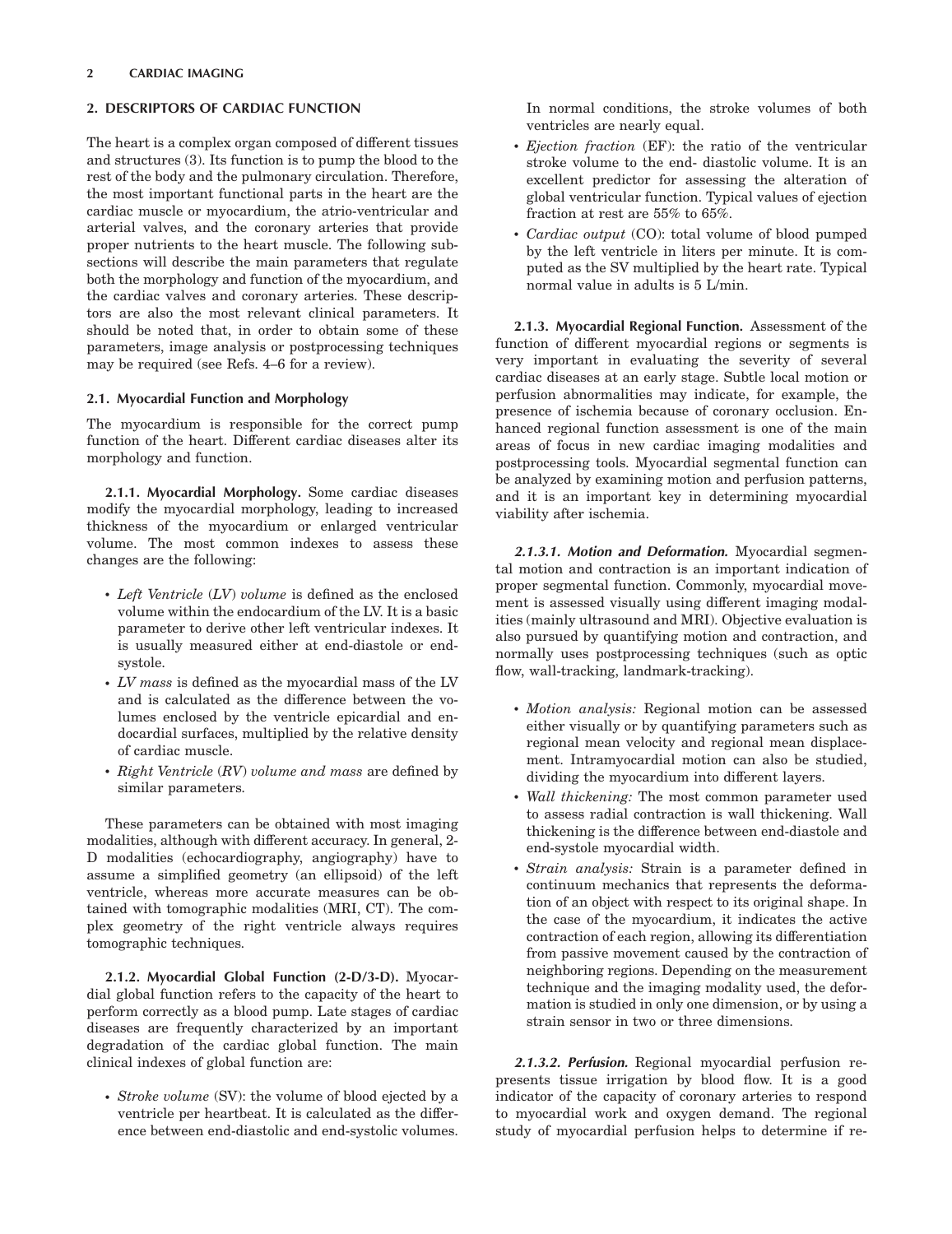duced blood flow exists because of partial or total coronary occlusion, and how the myocardial tissue responds to the decrease of flow.

It is important to study perfusion, not only under normal conditions, but also during stress, because in abnormal conditions the coronary vessels can be capable of providing blood at rest (possibly through collateral vessels), but are not able to respond to increased demands for oxygen. Stress can be produced by exercise, but is usually induced with a coronary vasodilator such as dipyridamole or adenosine.

Different imaging modalities allow the acquisition of quantitative measurements of segmental myocardial perfusion (mainly nuclear imaging, but also echocardiography or MRI with contrast agents).

2.1.3.3. Viability. After an ischemic event, it is very important to determine whether (and where) the cellular tissue is viable and could recover, or is infarcted. Regional viability is commonly assessed by observing the segmental perfusion, and metabolism together with its motion and contraction. Viability assessment determines whether myocardial reperfusion therapy or revascularization surgery is indicated. Different reversible and irreversible situations may occur.

- \* Viable tissue: Hibernating myocardial regions (segments with low contraction and perfusion) are metabolically active and can benefit from coronary revascularization, whereas stunned myocardium (low contractility and normal perfusion) do not always need reperfusion and usually recover by themselves.
- \* Nonviable tissue: Scarred myocardium shows contractility and perfusion defects even at rest and cannot recover.

Myocardial viability is an important topic in cardiac imaging and several techniques [mainly nuclear imaging, but also echocardiography and MRI (7)] have been proposed recently for its evaluation.

## 2.2. Valvular Function

The function of cardiac valves, both atrioventricular valves and outflow tract valves (pulmonary and aortic), is to lead the blood flow in one direction and avoid retrograde flow. Valvular dysfunction may induce severe changes in global cardiac function. The most common valvular problems are stenosis and regurgitation.

- *Valvular stenosis* is the narrowing of a valve, usually caused by limitation of the valve cusp motion. It produces an increased pressure gradient and flow rate across the valve. These two parameters can be measured to assess the severity of the stenosis, indicating whether valve replacement is appropriate.
- Valvular regurgitation or insufficiency results from the valve leaflets not completely sealing when the valve is closed, so that regurgitation of blood occurs (retrograde flow). Retrograde flow velocity is nor-

mally measured to assess the severity of the regurgitation.

Valvular function can be noninvasively assessed with imaging techniques based on ultrasound or MRI that can measure blood velocity or flow.

### 2.3. Coronary Arteries Assessment

Coronary artery disease has its origin in the atherosclerosis of one or several coronary arteries. Atherosclerotic processes narrow the arterial lumen, thereby restricting blood supply. Accurate assessment of the physiological severity of coronary stenoses is very important in determining whether a pharmacological or a mechanical treatment is indicated. It can be verified measuring the coronary flow reserve and assessing the state of the plaque.

- \* Coronary flow reserve is defined as the ratio of maximal to resting coronary blood flow. Maximal coronary flow is normally induced by exercise or with a coronary vasodilator such as dipyridamole or adenosine. Coronary flow reserve is normally greater than 3.0. It can be evaluated with nuclear imaging positron emission tomography (PET) and MRI.
- \* Plaque assessment is important because the presence of plaques in the arteries produces narrowing of the vessels and, most importantly, the danger of their sudden rupture, which would release their lipid content potentially creating a thrombus (artery obstruction). It is estimated that nearly 70% of unexpected heart attacks are related to plaque rupture. Evaluating the risk of a plaque rupture is still a challenge for cardiac imaging attempting to characterize its thin fibrous cap. The artery lumen can be studied by angiography, but the plaque cap is thinner than 100 *m*m, which places it beyond current noninvasive imaging resolution. However, invasive intravascular ultrasound (IVUS) can be applied. Research into CT and MRI for this purpose seems promising.

### 3. CARDIAC IMAGING MODALITIES

In the past decades, medical imaging has rapidly evolved and its application to the assessment of heart physiology and pathology has been enormous. Each medical image modality is based on different physical properties that can be related to specific anatomical or functional features of the heart The following sections provide a brief overview of the different cardiac imaging modalities, placing a special emphasis on how cardiac function descriptors are assessed by taking into account the accuracy and limitations of each modality.

### 3.1. X-ray Angiography

Static chest x-ray films do not provide detailed anatomical or functional information about the heart, as the difference in the x-ray absorption between the blood and the heart walls is small. x-ray imaging alone does not show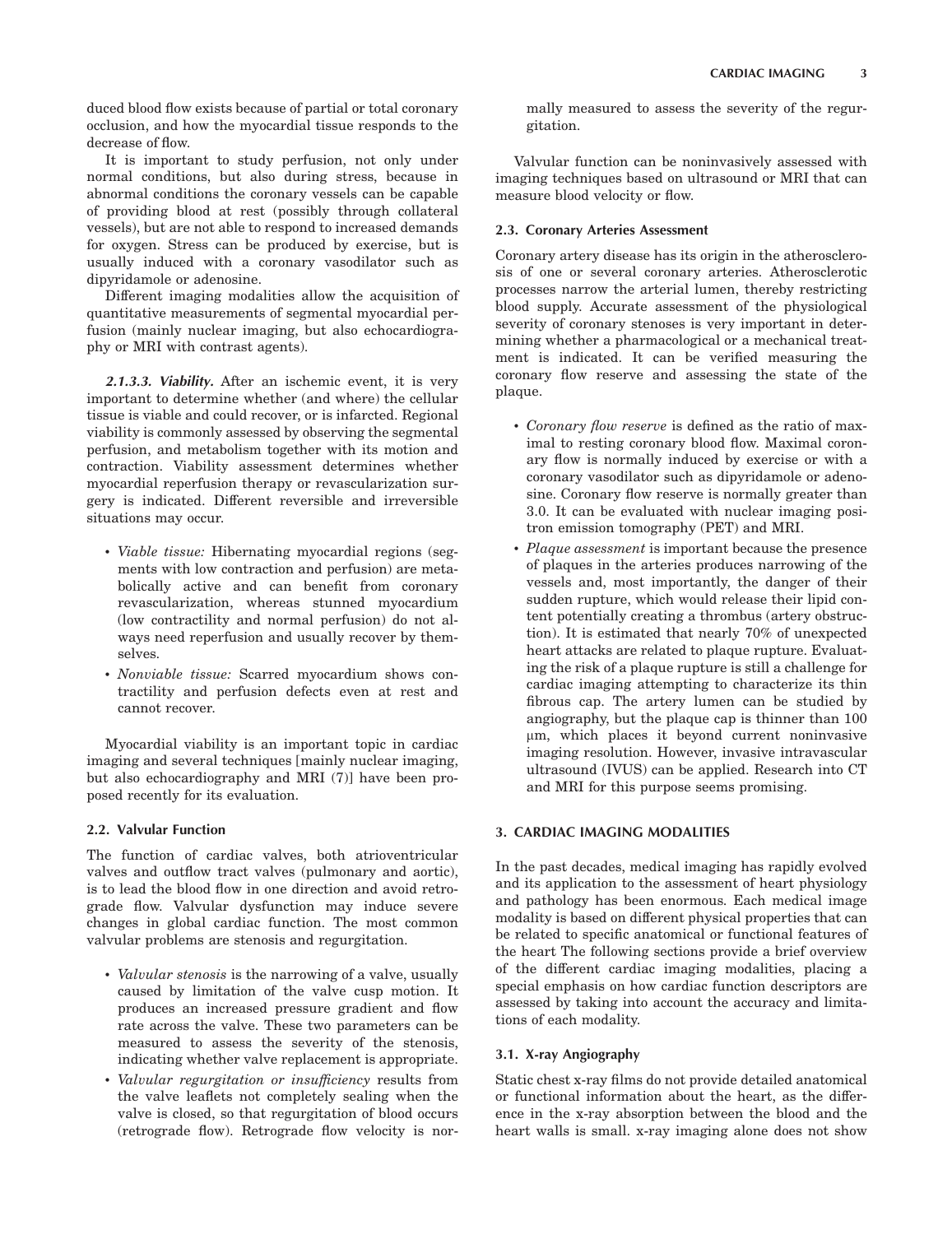the structures of the heart or the anatomy of the coronary artery tree that supplies blood to the heart muscle. Additional problems are the presence of ribs that create additional contrasts on the image, plus the fact that chest xray is only a projective image. For these reasons, only gross information about the great vessels and the size of cardiac chambers can be obtained.

The x-ray absorption difference between blood and surrounding tissue can be increased by injecting contrast agents. In Cine angiography, proposed initially in 1966, a radio-opaque dye is injected via a catheter<sup>1</sup> directly into the structures to be visualized, while the patient is exposed to x-rays. As the dye fills the heart chambers or the vessels, delineation of heart and vessel anatomy can be obtained, as well as moving images of the ventricular contraction.

The information obtained is 2-D, although usually two projections at different angles are acquired to get a representation of the whole heart anatomy and to resolve potential vessel overlaps. Simplified assumptions (such as the ellipsoidal shape of the left ventricle) make it possible to compute volumetric information and derive parameters such as the ejection fraction.

This modality is usually good at anatomic delineation of lesions (Fig. 1), but much less satisfactory in determining their severity and the degree of hemodynamic disturbance that they have produced. It has been considered the gold standard for coronary artery assessment to depict luminal changes secondary to atherosclerotic disease. However, catheterization is costly, requires patient hospitalization, and has a risk of complications. For these reasons, and considering that up to 70% of vessels with critical (60% to 90% diameter reduction) stenoses are underestimated angiographically, alternative noninvasive imaging techniques are preferred.



Figure 1. Left coronary x-ray angiography, showing a severe lesion in the left anterior descending coronary artery.

#### 3.2. Echocardiography

Echocardiography, or ultrasound imaging of the heart, shows the anatomy and movement of cardiac and intracardiac structures in a completely noninvasive way. Ultrasound was used in medicine soon after the development of sonar principles around the 1940s. In 1953, Edler and Hertz produced the first moving images of the beating heart. Echocardiography, being portable, widely available, noninvasive, and requiring relatively inexpensive equipment, soon became an important tool in cardiac diagnosis. Now, it is a modality well established in clinical practice, showing cardiac anatomy and function in real time, both in rest and under stress.

Two echocardiographic acquisition modes are widely available: M-mode and 2-D B-mode. M-mode (motion mode) is a useful acquisition technique to explore moving objects providing a convenient representation of localized motion. This acquisition mode explores continuously the object along a single fixed scan line. The acquired data is displayed as a 2-D image, with depth in the vertical axis and time in the horizontal one (Fig. 2). Its main advantage is that the temporal resolution is very high in comparison with 2-D echocardiographic sequences; however, it only provides information about the region explored by the scan line. Even with this restriction, the method is widely used in practice to assess valvular and myocardial function. It is often employed in combination with Doppler techniques, providing a very good representation to extract quantitative measurements in time.

2.0 B-Mode imaging displays an anatomical section of the heart by sweeping the object along a series of angles (Fig. 2). This acquisition can be continuously repeated to obtain an image sequence, showing movement in real time. Myocardial and valvular function can be therefore assessed simultaneously, taking into account the different myocardial segments, valvular leaflets, and Doppler measurements.

In the last decade, important technological achievements have improved the quality of conventional echocardiographic images. Harmonic imaging constitutes one of these developments. It is based on nonlinear ultrasoundtissue interaction. As a result, the fundamental frequency of the transmitted ultrasound is resolved in multiple frequency components. Nonlinear effects occur, especially at the boundary between different tissues, and they are mainly represented at the second harmonic of the fundamental frequency. Selecting these frequencies in the received signal clearly improves image quality and contrast resolution of tissues.

Complementary techniques have multiplied the possibilities of echocardiography. In the following sections, the most relevant advanced echocardiographic techniques are reviewed.

<sup>1</sup>Catheterization involves the threading of a thin plastic tube from an artery in the leg or arm through the arterial system and into the coronary arteries of the heart where pressure readings are made and radio-opaque dye can be injected.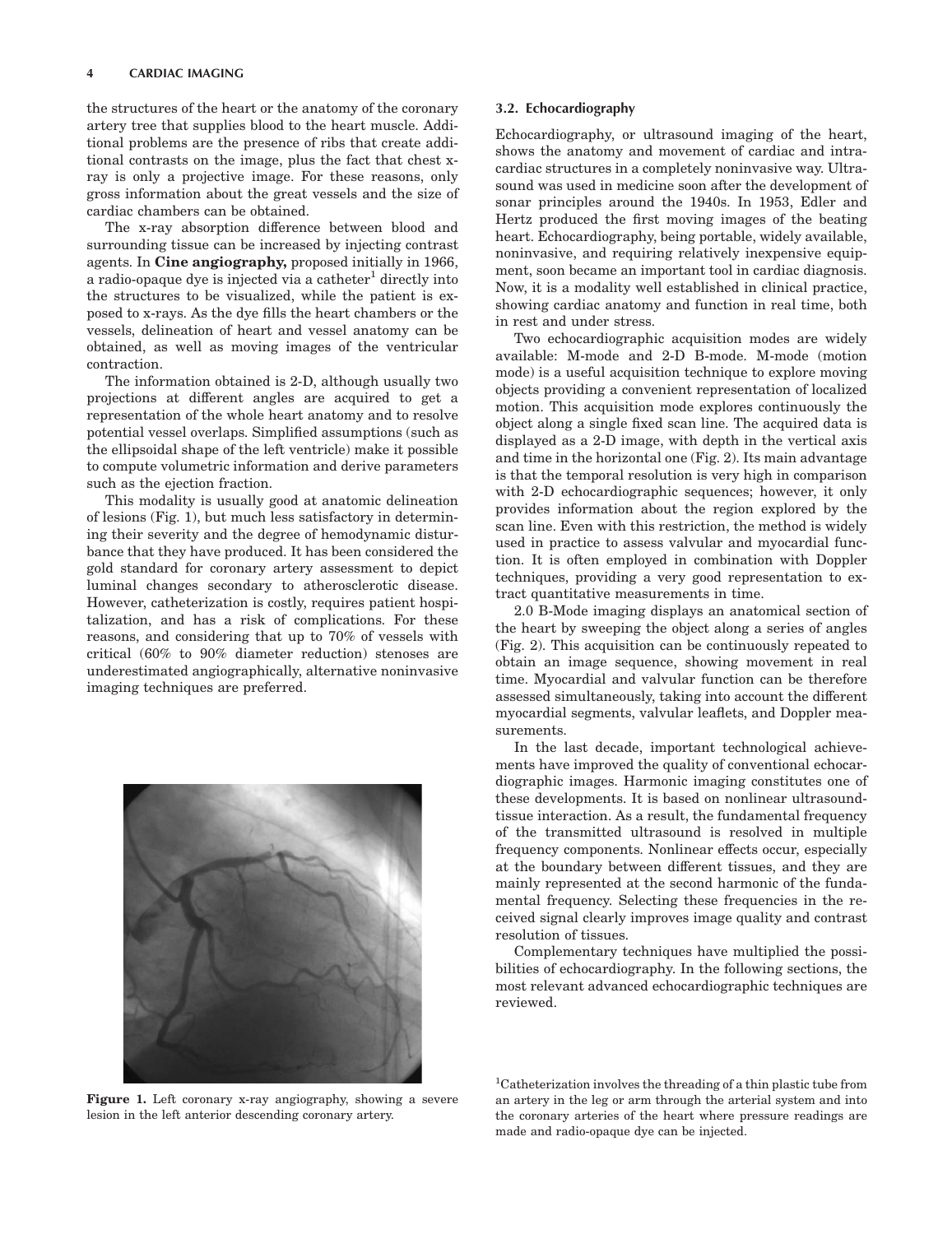

Figure 2. Echocardiography images.  $(Left)$  M-mode.  $(Right)$  B-mode image from a four-chamber sequence, at end-systole (video available at http://www.die.upm.es/im/videos). Courtesy of Hospital G.U. Gregorio Marañón (Madrid, Spain).

3.2.1. Doppler Techniques. Doppler principles have made it possible to measure the speed of the blood and tissues inside the body, by recording the shift in frequency caused by the reflection from a moving target (8). Doppler measurements were first acquired using two independent piezoelectric crystals, one continuously transmitting and the other continuously receiving, measuring all the velocities along the beam. This technique is the so-called continuous wave (CW) Doppler. Its main advantage is that high velocities can be measured; however, is not spatially selective. This last disadvantage is overcome with pulsed wave (PW) Doppler. In this case, short ultrasound pulses are transmitted with a pulse repetition frequency (PRF). The depth of the volume to be explored can be selected by modifying the time the receptor is active. The main limitation of this technique is that velocities higher than a threshold (one-half of PRF) cannot be measured and produce aliasing.

These techniques have produced two different echocardiographic modalities: color Doppler echocardiography and tissue Doppler imaging. In both cases, the velocity component of either the blood or the tissue in the beam direction is measured. In the case of the heart, both signals are present and they can be differentiated because they have different features: Tissue moves slower than blood, whereas tissue echo has more amplitude than the signal reflected from the blood. Filtering the echo signal can separate the tissue Doppler signal (lower frequencies) and the blood Doppler signal (higher Doppler frequen $cies(9)$ .

3.2.1.1. Color Doppler Echocardiography. Color Doppler echocardiography measures the blood flow magnitude, and presents this information codified in color over a 2-D anatomic image (color flow mapping) (Fig. 3). Bluish colors usually represent motion away from the transducer and reddish colors represent motion toward the transducer. This technique is very well established in the clinical routine to evaluate valvular stenosis and insufficiencies. Turbulent flow is clearly detected in regions with an increase in the Doppler frequency shifts variance.

3.2.1.2. Tissue Doppler Imaging (TDI). TDI, in contrast, represents the velocity of heart walls, filtering out the signal from the fast-moving blood. This technique allows quantification of heart wall motion and objective analysis of myocardial dysfunctions (9). For example, it has been proven that myocardial velocity gradient is decreased in the presence of ischemia (10). This technique also provides a way to perform objective stress echocardiography, a great advantage because, normally, stress studies are evaluated visually with high interobserver disagreement (7).

Strain rate and strain measurements can be obtained from TDI, providing a new imaging modality that assesses active myocardial contraction. Strain rate is obtained as the spatial gradient of myocardial velocities and the strain as the temporal integral of the strain rate (11).

The main drawback of Doppler techniques is that only one component of all these parameters is measured: the component on the US beam direction. New techniques processing conventional echocardiography attempt to avoid this problem in order to obtain bidimensional displacement and strain (12,13).

3.2.2. Contrast Echocardiography (MCE). Contrast echocardiography is the combination of echocardiographic imaging techniques with contrast agents specifically designed to be visualized through ultrasound (Fig. 4). These contrast agents consist of the dilution of gas microbubbles that amplify the reflected signal (14). The amplification is because of the oscillation or rupture of the microbubbles when they are insonated. Contrast is delivered through intravenous injection and it is confined to the vascular space. The contrast enhances the signal from the blood so it can be used to enhance Doppler studies. Another important application is endocardial border enhancement in stress and myocardial motion assessment studies.

The most interesting application of contrast echocardiography is in the quantification of myocardial perfusion. Recently, several different studies have revealed its potential to determine the degree of irrigation in the presence of coronary artery disease (14). In order to identify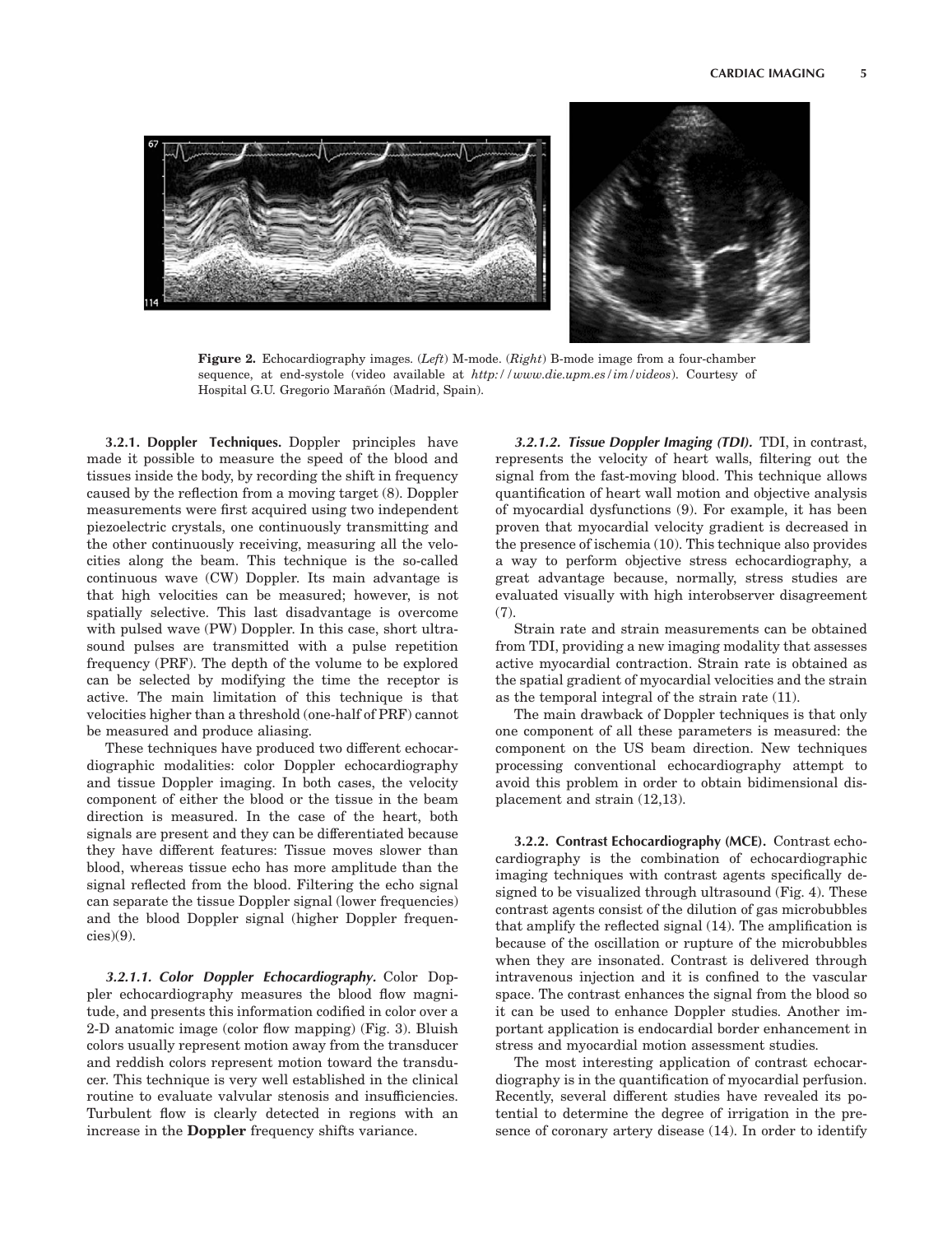

Figure 3. Left. Color Doppler image of a mild to moderate mitral regurgitation. The image shows an abnormal turbulent jet from the left ventricle into the left atrium systole. Image courtesy of Hospital Dr. Negrín (Gran Canaria, Spain). Right. Tissue Doppler image of a four-chamber view of a healthy subject during systole. Image courtesy of Hospital G. U. Gregorio Marañón (Madrid, Spain).



Figure 4. Myocardial perfusion imaging. The blood pool is bright because it is full of contrast medium. On the right, time perfusion curves of two different regions with normal (red) and abnormal (green) perfusion patterns.

subtle changes in the ischemic process, specific quantification tools are required.

3.2.3. Transesophageal Echocardiography (TEE). One of the limiting factors of conventional echocardiography is the presence of attenuating tissues in the interface between the US transducer and the heart, allowing only certain ultrasound transducer positions and directions (US windows) to be possible. To overcome this problem, transesophageal echocardiography has been proposed, providing high-quality images including color flow at the expense of being partially invasive. A specifically designed transducer is placed in the esophagus very close to the heart, avoiding attenuating tissue. Its main application is the assessment of valvular function, and valvular, interventricular, and interatrial prosthesis status.

3.2.4. 3-D Echocardiography. 3-D echocardiography is a relatively new development in US that allows 3-D visualization of the complete heart structure. Different acquisition schemes have been proposed. 3-D multiplane transthoracic or transesophageal echocardiography consists of acquiring several planes of the heart with a known relative position. The whole cardiac cycle is acquired at each plane position. Volume through time is reconstructed by taking all the acquired planes at each temporal position. An offline system to reconstruct and process the data is usually required. Recently, another acquisition scheme has been proposed using a 3-D US transducer made up of 3000 piezoelectric crystals that acquires a 3-D volume in real time without reconstruction requirements (Fig. 5). Manipulation of the volume, biplane, and full-volume acquisition are included in the echographer.

3-D echocardiography has been used to compute LV volume and mass more accurately and to perform wall motion analysis, taking into account the three spatial dimensions and avoiding the typical 2-D errors, such as out of plane motion.

3.2.5. Other US Techniques. Other US related techniques include intravascular ultrasound (IVUS). In this case, an ultrasound transducer of very high frequency  $(20-40 \text{ MHz})$  is located at the end of a catheter to image the vascular lumina and vascular walls (Fig. 6). This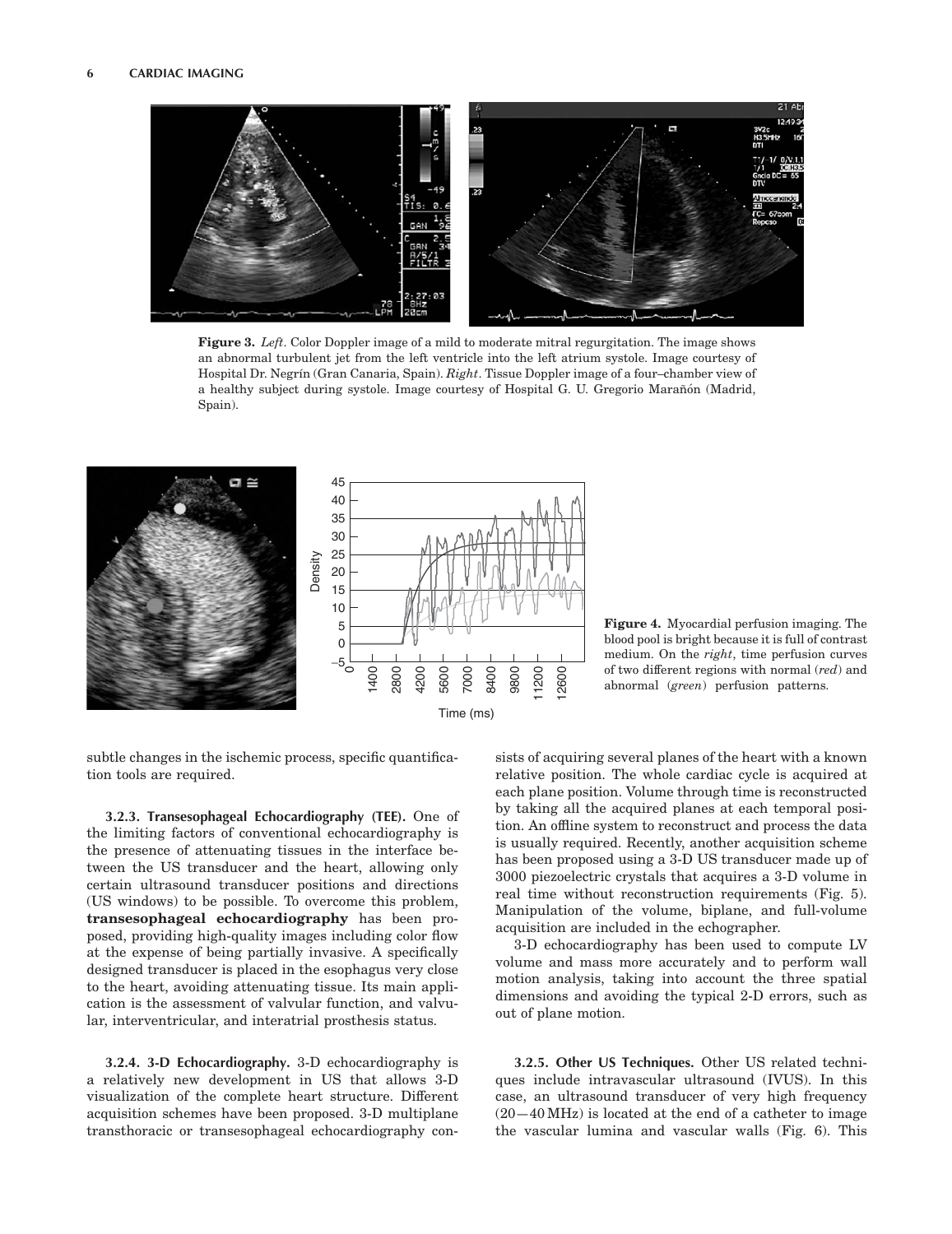

Figure 5. 3-D echocardiography. Left. Aortic and mitral valve volume acquired using a 3-D real-time system. Image courtesy of Royal Philips Electronics (Eindhoven, The Netherlands). Right. 3-D volume of an atrioventricular valve with the color flow superimposed, acquired using a multiplane acquisition scheme. Image courtesy of MedCom GmbH (Darmstadt, Germany). Videos available at http:// www.die.upm.es/im/videos.



Figure 6. IVUS imaging. 2-D longitudinal view of a coronary artery treated with a stent (bottom) and transverse views showing the metal struts of the stent (left) and the restenosis of the stent in a distal segment  $(right)$ . Images courtesy of Hospital Dr. Negrín (Gran Canaria, Spain).

technique can be used to assess stent placement and results of percutaneous transluminal angioplasty (PTA), which refers to all surgical methods used to treat vessel occlusion and narrowing, both in the short-and long-term (restenosis assessment). It is currently the benchmark for assessment of coronary atherosclerotic plaques and their components.

Another interesting technique is the so-called elastography that has recently been applied in combination with IVUS to measure the stiffness of the arterial wall. Elastography measures strain using speckle tracking techniques when the tissue is under known compression. Differences in compression of an arterial wall may be obtained from the differences in systemic blood pressure, or inflating an intravascular balloon.

## 3.3. Nuclear Imaging

Nuclear imaging, also called isotope imaging, is based on the detection of an injected radio-labeled drug that is taken up by the perfused heart. Normally  $^{201}\text{Ti}$  or  $^{99\text{m}}\text{Tc}$ are used.  $^{201}$ Tl is a potassium analog that is actively transported into myocytes by their cell membrane if it is functionally active, and whose kinetic features are directly proportional to tissue blood flow: normal tissue has more rapid uptake and washout than underperfused, viable tissue (7). Recently, red cells tagged with  $^{99m}$ Tc ( $^{99m}$ Tc sestamibi) are also being used.

Two acquisition techniques are possible: first-pass and gated equilibrium studies. In the former, the first passage of an injected radio-label bolus through the heart and great vessels is imaged in two dimensions. In gated equilibrium studies, the tracer is mixed with the blood pool to assess function during the cardiac cycle. ECGgated images of the moving heart can be obtained by accumulating gamma-counts over several minutes and assigning the counts to specific heart views along the ECG cycle.

3.3.1. SPECT (Single Photon Emission Computed Tomography). Although planar (projection) images have been used, presently most studies are tomographic 3-D reconstructions obtained with a rotating gamma camera: SPECT imaging (Fig. 7).

In clinical practice, images are obtained at rest and during pharmacological or exercise stress. Examination at rest shows myocardial areas that are inactive, whereas examination during pharmacological or exercise stress shows areas where perfusion is reduced and becomes inadequate during high demand. Presently, SPECT imaging is a well-established, clinically useful technique for studying myocardial perfusion in cases of ischemia, for assessing myocardial viability, and for diagnosing coronary artery disease.

However, SPECT has some limitations, such as the artifacts that may develop from its nonuniform attenuation, especially when it is used for women and obese patients.

3.3.2. PET (Positron Emission Tomography). PET is another radionuclide imaging technique that uses different short-lived radionuclides that decay producing positrons. These positrons interact with nearby electrons, producing two annihilation photons. These photons can be efficiently detected by opposing detectors, resulting in a technique that is more sensitive than SPECT and is also less susceptible to attenuation. Although its higher cost has meant that PET has had limited use in cardiology until now, it can quantify regional myocardial metabolism and perfusion. Metabolism is measured by the uptake of  $^{18}$ F-FDG, an analogue of glucose that is transported into cells and trapped. Perfusion is assessed with <sup>13</sup>N-ammonia, <sup>15</sup>O-H<sub>2</sub>O, and <sup>82</sup>Rb, and is able to quantify coronary artery disease and myocardial blood flow (7,15). PET can also accurately identify myocardial viability with  $^{18}$ F-FDG: Although nonviable myocardium has both decreased blood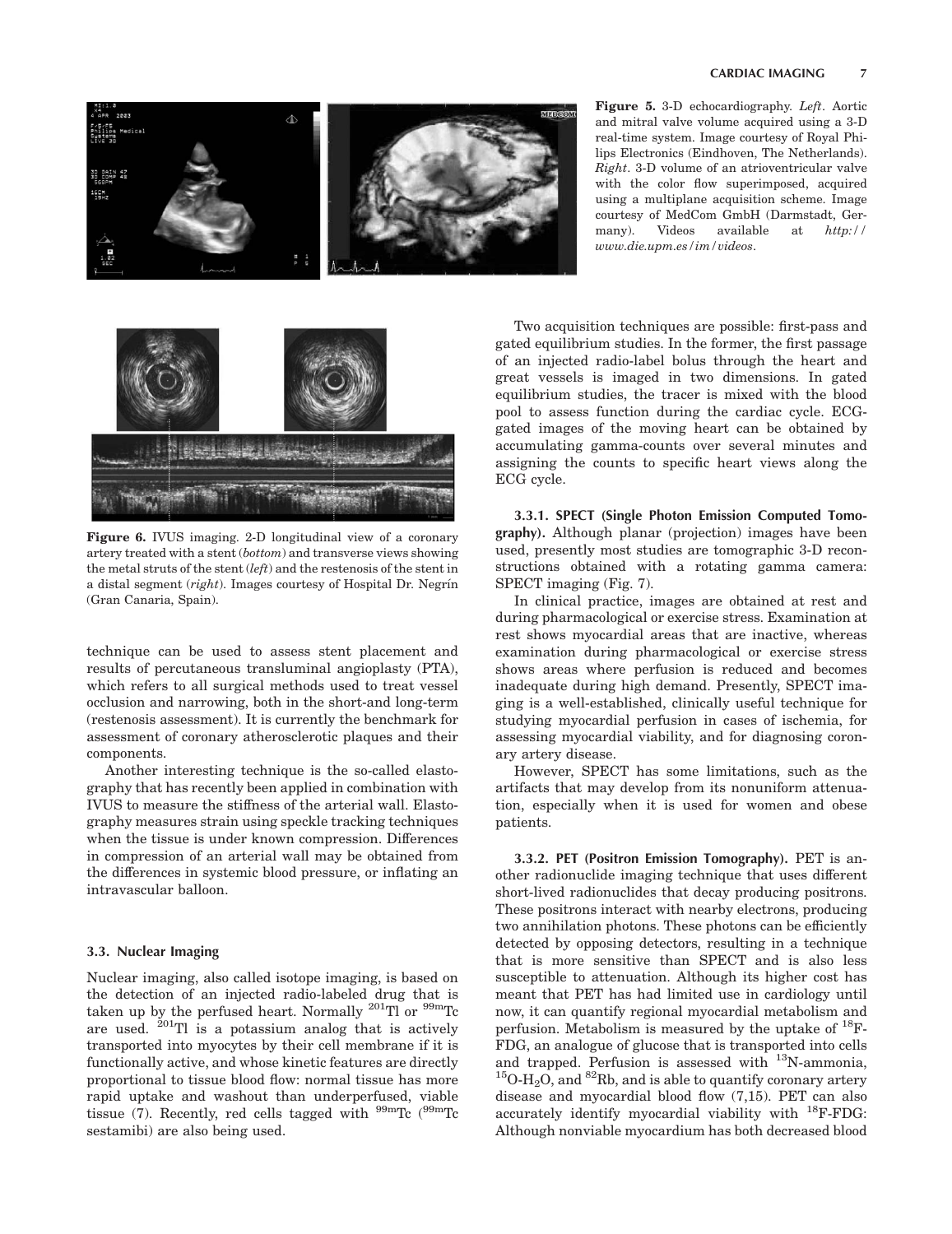

Figure 7. SPECT study showing different views of the heart after radioisotope administration. The images show the reversible changes under stress that recover at rest, suggesting the presence of ischemia.

flow and glucose uptake, viable myocardium has normal glucose uptake and either reduced blood flow at rest or decreased perfusion reserve under stress (7).

PET is a technique with potentially better resolution than SPECT. In PET, attenuation can be compensated for, although the resolution can still be degraded by respiratory and cardiac wall movement. Emerging techniques like PET-CT combine PET and CT in a single scanner. Their use is two-fold. First, CT can be used for attenuation correction. Second, as both techniques are complementary, the information provided by CT about anatomy, coronary angiography, and plaque characterization can be complemented with the perfusion and metabolism information provided by PET.

3.3.3. Molecular-Imaging. Molecular imaging can be defined as the in vivo characterization of biological processes at the cellular and molecular level. It can be achieved with different imaging modalities, mostly PET and SPECT, but also MRI and US, and even others, such as biofluorescence or bioluminiscence. Molecular imaging has received increasing attention in recent years because imaging the distribution of targeted molecules allows the tracking of biochemical processes before their physiological consequences appear. In the cardiovascular system, several applications for molecular imaging exist, from which two key examples are presented here: imaging of angiogenesis and imaging of apoptosis (16).

Angiogenesis, the formation of new capillaries from existing microvessels, occurs when ischemia or hypoxia exist in a tissue, and in other situations, such as inflammation. It is a complex phenomenon involving the interaction of several factors, one of these being the altered expression of vascular endothelial growth factor (VEGF) receptors. The expression of VEGF is induced by hypoxia, indicating that it is a key natural mediator of angiogenesis in response to ischemia. VEGF can be labeled with  $111$ In and it is preferentially retained by ischemic muscle in experimental studies (17), so imaging its distribution with SPECT, complemented with perfusion imaging  $(^{99m}Tc$ sestamibi) in dual-isotope acquisitions, could assess hypoxic stress within viable tissue (6,18).

Apoptosis, programmed cell death, occurs in association with CVD. In patients with myocardial infarction undergoing reperfusion therapy, SPECT with <sup>99m</sup>Tc-labeled annexin-V (a protein with high affinity for a molecule expressed on the membrane of cells undergoing apoptosis) can show the accumulation of the tracer at the site of infarct better than  $^{99m}$ Tc-sestamibi (19). It has also been proposed as an early, noninvasive technique for tracking heart transplant rejection (20).

## 3.4. Cardiac Magnetic Resonance (CMR)

Magnetic resonance imaging is a nonionizing modality that produces very good imaging of soft tissues. It can produce detailed high-resolution 3-D images of the heart's chambers and large vessels without interference from adjacent bone or air, in arbitrary imaging planes (e.g., long-and short-axis views) (Fig. 8). Its high contrast discrimination between blood and myocardium avoids the need for contrast agents. ECG-gated images of the moving heart (around 20—30 images per cardiac cycle) can be obtained and, presently, the acquisition of a single slice along the cardiac cycle can be fast enough for patients to hold their breath during the procedure, so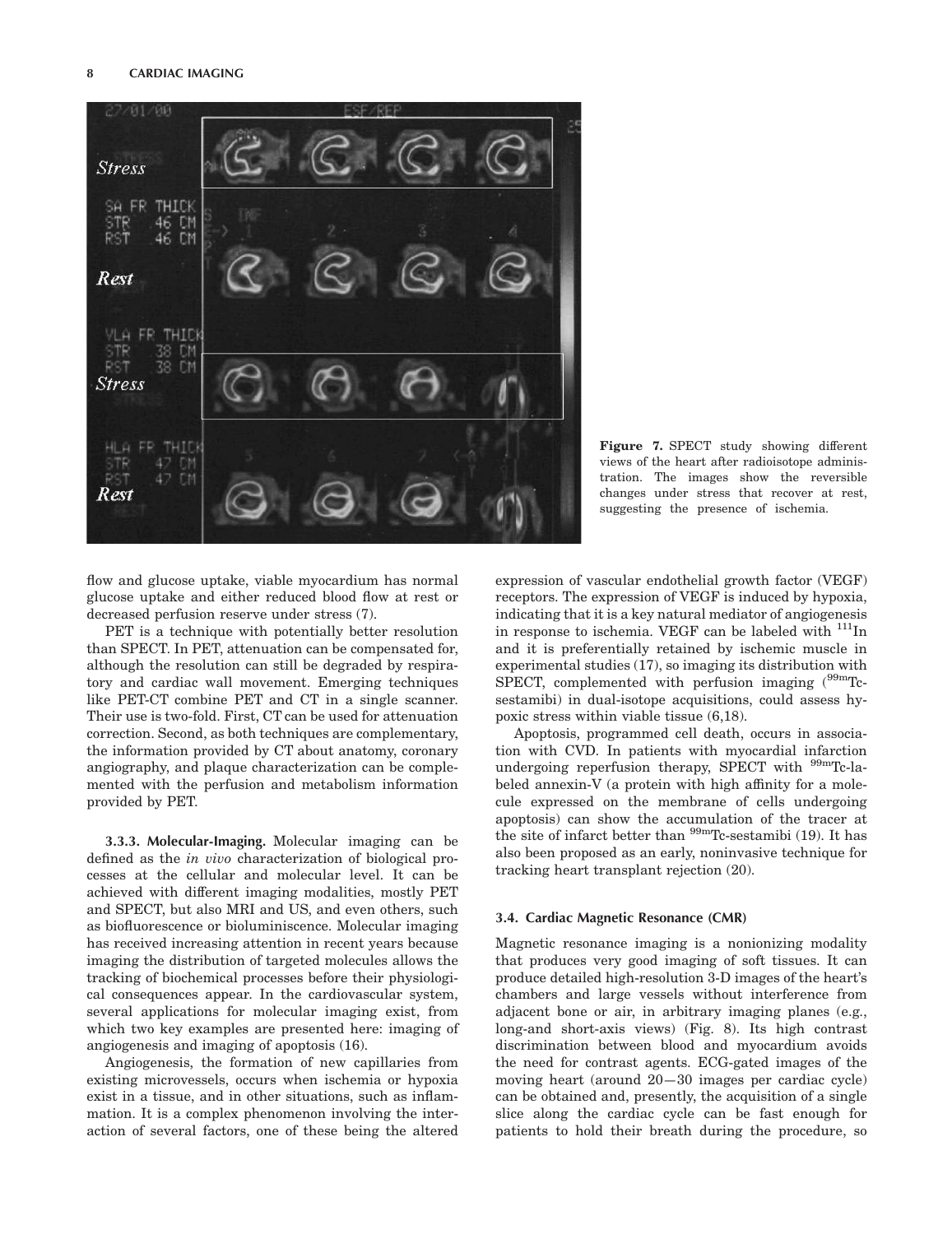

**Figure 8.** Short axis  $(left)$  and long axis  $(right)$ MRI CINE sequences. Videos available at http://www.die.upm.es/im/videos. Images courtesy of Hospital G. U. Gregorio Marañón (Madrid, Spain).

that artifacts caused by breathing movement are avoided in 2-D acquisitions. In volumetric acquisitions, misalignments between slices are still produced because of changes in heart position in different apneas.

The high contrast and good resolution of MRI ensure that functional information can also be obtained. Volumes can be obtained with good accuracy (avoiding the simplifying assumptions typical of 2-D imaging) by integrating the area from contiguous slices. In this way, the derived parameters, including ejection fraction,, stroke volume, and wall-thickening, can also be computed accurately. MRI can also be used to obtain additional information, such as tissue or blood motion and perfusion.

3.4.1. Tissue, and Blood Motion. MRI is a modality that is also very adequate for measuring blood flow and tissue motion, acquiring truly functional images. This capacity is not only because of the acquisition of sequences of images with good tissue contrast, but also because of the possibility to use different acquisation techniques. Some motion analysis techniques specific for MRI are phase-contrast MRI and tagged-MRI.

Phase-contrast MRI (PC-MRI) uses the sensitivity of the MR phase to motion and was originally developed to quantify blood motion. This technique uses a velocityencoding magnetic field gradient that can quantify the velocity of tissue or blood flow in the direction of the gradient. Protons flowing along that direction acquire a phase shift proportional to their velocity. Acquiring two images with different velocity-encoding gradients and subtracting one from the other produces a difference image proportional to the motion in one direction (21).



Figure 9. Modulus (left) and phase (right) images of a phasecontrast MR study of the output track of the aorta. Videos available at http ://www.die.upm.es/im/videos.

Three orthogonal measurements (plus a reference one) can show the velocity in any direction. Traditionally, phase-contrast images show blood flow as different levels of gray (Fig. 9). Appropriate postprocessing software can quantify blood velocity through a vessel section or a valve, locating possible regurgitant flows or assessing valvular stenosis. Recently, this technique has also been proposed to quantify tissue motion (especially the myocardial strain tensor), after the myocardial displacement obtained from PC-MRI (21,22).

Tagged-MRI uses specific sequences (e.g., spatial modulation of magnetization; SPAMM) to create two orthogonal sets of parallel planes of magnetic saturation, which appear as a pattern of dark lines or tags (23,24) (Fig. 10). Tracking these tags over time by image postprocessing algorithms is equivalent to tracking the material points on the tissue (myocardium), providing information on tissue deformation. Analysis of these images usually involves three steps: segmentation of the myocardium (endocardium and epicardium); detection of tag intersection points in each slice and time frame; and fitting a motion field to the tags detected (21). Although normally used as 2-D, 3-D extensions (or 4-D [3-D plus time]) have also been proposed (25).

Harmonic phase imaging (HARP) has been proposed as a technique to detect tag locations and to track motion without the need of segmentation (21,26). This technique obtains the motion information from the spectral peaks, which correspond to the tagging spatial modulation, in the frequency domain.

In all these techniques, acquisition speed is a key factor. To avoid respiratory motion, the whole acquisition should be acquired in a single breath-hold. In the past, hardware improvements (mainly increased gradients) have made possible faster and faster acquisition protocols. However, fast switching of even larger magnetic gradients could be limited by physiological constraints. An alternative is the introduction of parallel acquisitions, using arrays of simultaneously operating receiver coils in what is called SENSE (sensitivity encoding) (27), achieving considerable reductions in acquisition time without sacrificing spatial resolution.

3.4.2. Perfusion. Contrast agents based on gadolinium, such as Gd-diethylenetriamine penta-acetic acid (Gd-DTPA), allow myocardial perfusion assessment with MRI (28). After an intravenous bolus injection of Gd-DTPA,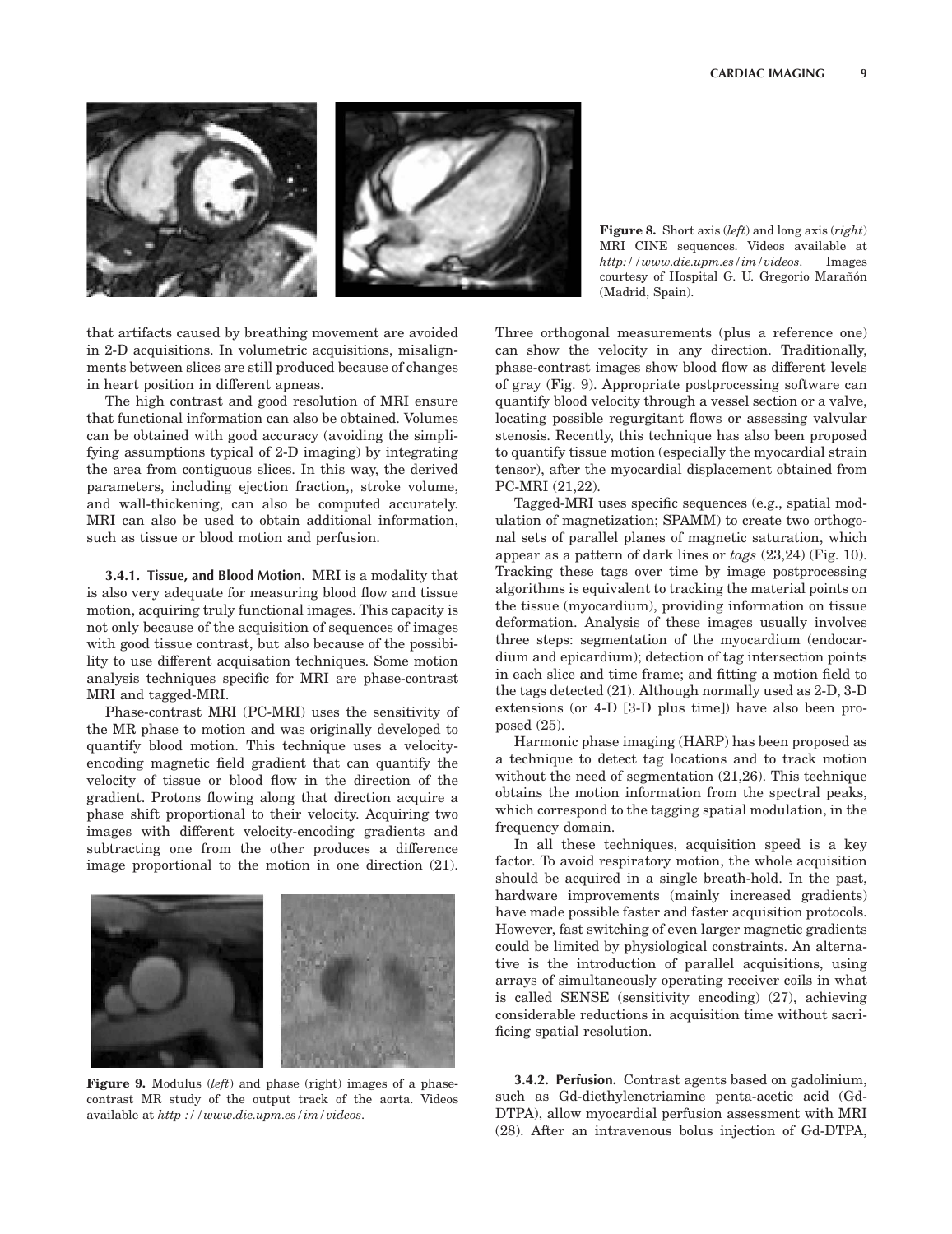

Figure 10. Long axis  $(left)$  and short axis (right) tagged-MR images of the heart. Images courtesy of Clínica Creu Blanca (Barcelona, Spain).

images of the heart are acquired rapidly to observe the first-pass of the bolus. Regions with normal perfusion show rapid and uniform image enhancement during the passage of Gd-DTPA, whereas regions with a perfusion defect enhance more slowly. This technique was not in clinical use until fast acquisition sequences became possible, as its practical use requires simultaneously having good spatial and temporal resolution, and multislice coverage of the whole heart. Imaging the whole heart during the passage of the bolus is still a challenge, where parallel imaging techniques could again be useful.

Gadolinium-enhanced images have also been proposed to detect coronary artery stenosis with high accuracy.

Recently, gadolinium delayed enhancement (DE) has also been proposed to identify infarcted or scarred myocardium. The strategy is again to use an intravenous Gd-DTPA bolus injection, but to acquire the images after at least 5 min after contrast injection. In normal tissue, the Gd-DTPA, which remains extracellular, has been cleared away after that time, but in necrotic myocytes, because of the cellular membrane breakdown, it is kept longer, providing brighter images (7). Then this different enhancement pattern is a clinically useful index of myocardial viability.

#### 3.5. Computed Tomography (CT)

Computed tomography, or the process of creating crosssectional images of x-ray attenuation through a patient's body, has a good capacity for delineating anatomy with high spatial resolution. Its role in cardiac imaging started with the development of very fast acquisition techniques (scan times in fractions of a second), mainly electron beam CT (EBCT) and multidetector CT (MDCT), also called multislice CT (MSCT).

EBCT improves acquisition times by avoiding moving parts in the scanner. Instead of a rotating x-ray source, it uses an electron beam that is electromagnetically focused on large tungsten targets surrounding the patient. A rotating fan-beam of x-ray photons can thus be produced, achieving scan times as fast as 50 ms for a single slice, which, in practice, freeze the heart movement. EBCT acquisition of overlapping sections of coronary arteries using iodinated contrast agents is able to locate some vessel anomalies, for example, it can detect significant stenoses. 3-D reconstruction by specialized software can

also help to identify and localize these alterations, and currently does so with better resolution than MRI.

EBCT is also used in the detection and quantification of artery calcification (calcium deposits in the arteries), providing a calcium score, which is an indication of the volume and density of calcification, related to the risk of coronary arterial narrowing.

MDCT scanners have also appeared in the last few years, making possible the simultaneous acquisition of several slices. Large detection width in the axial direction, with a wider x-ray beam, can achieve good spatial resolution with a reduced patient dose. Currently 16-, 32-, and even 64-slice scanners are available, which implies not only technical requirements, but also new reconstruction algorithms adequate for this 3-D cone-beam geometry [traditional 2-D fanbeam reconstruction produces visible artifacts if more than 4 slices are used (29)].

Thus, ECG-gated CT scans in a single breath-hold with submillimeter section thickness collimation and rotation times in the order of 300–500 ms are possible (30), suggesting scan times of around 5–10 heartbeats and making it possible to acquire high-resolution 3-D images of the heart and great vessels. Specific software tools provide automatic segmentation of the arteries and visualization of the longitudinal and transversal sections (Fig. 11). The increased resolution makes it possible to better detect and characterize stenosis and plaque in arteries. However, high-risk plaques (that could rupture suddenly) very often do not produce significant stenoses, nor are they calcified, but instead filled with fat and inflammatory cells with a thin fibrous cap (31). The current challenge is to detect non-invasively these vulnerable plaques, and several imaging modalities could be needed.

### 4. CONCLUSIONS

In the last decades, medical imaging in general, and cardiac imaging specifically, have experienced a tremendous evolution. The first steps were mainly concerned with visualizing the state of the heart anatomy. Soon, both valvular and myocardial function could be analyzed, visualizing the anatomy in movement. Later advances have been related to visualizing and quantifying myocardial perfusion and metabolism. The main challenge, already partially achieved, is to be able to detect subtle changes in the coronary arteries and in the myocardium to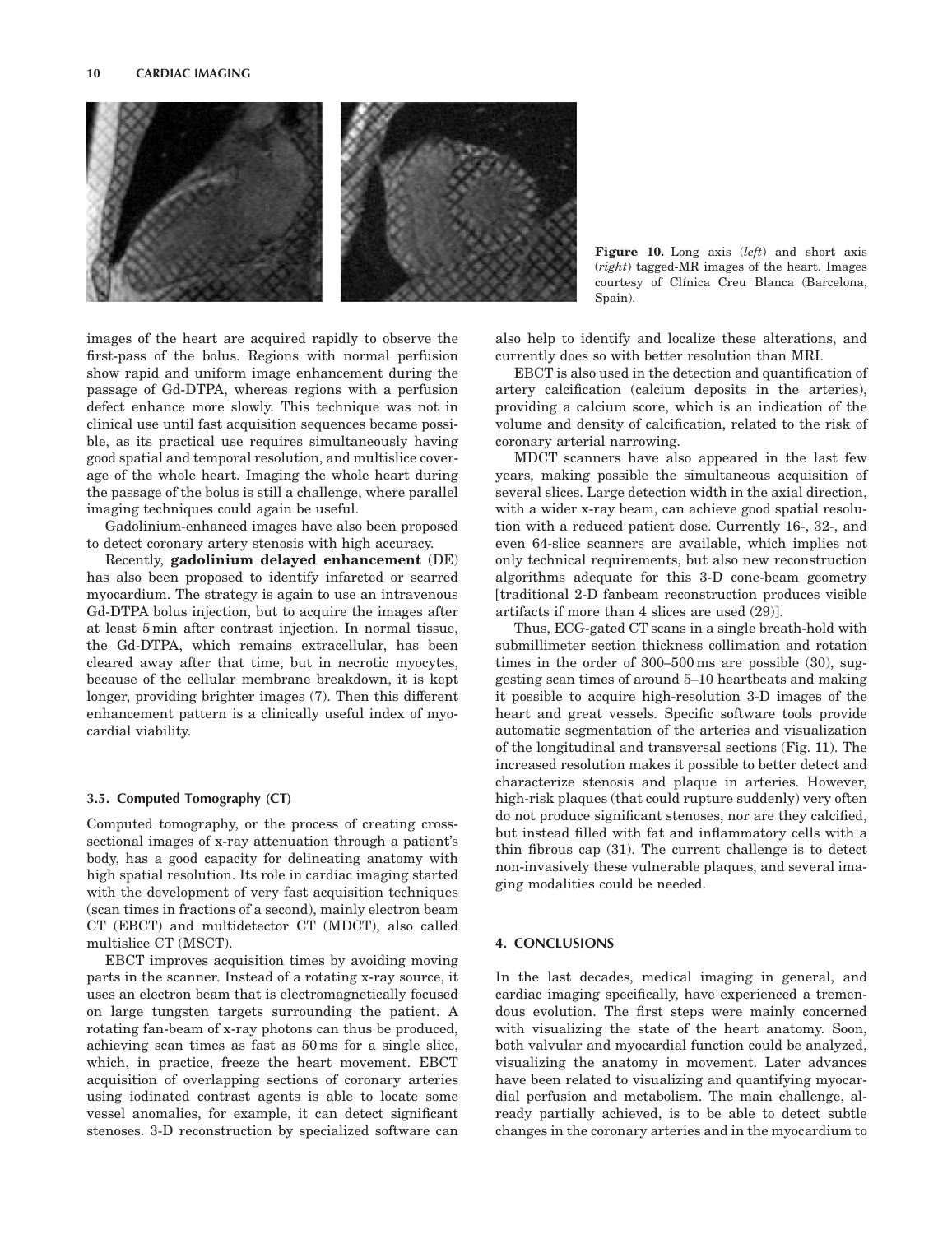

Figure 11. Left anterior descending coronary automatic segmentation. The transverse and longitudinal sections of the artery are visualized to characterize an existing lesion. Image courtesy of Dr. M. A. García-Fernández.

Table 1. Comparison of the Relative Strengths of Different Current Imaging Modalities for the Evaluation of Cardiac Anatomy, Function, Perfusion, and Metabolism

|            | x-ray angiography        | US                       | Nuclear imaging          | MRI   | $\cap$ TT |
|------------|--------------------------|--------------------------|--------------------------|-------|-----------|
| Anatomy    |                          | —                        | $\overline{\phantom{m}}$ | $+ +$ |           |
| Function   |                          | - - -                    |                          | $+ +$ |           |
| Perfusion  |                          | - -                      | --                       | -     |           |
| Metabolism | $\overline{\phantom{0}}$ | $\overline{\phantom{0}}$ | --                       |       |           |

contribute to an early diagnosis of disease and to an accurate follow-up of treatment. The currently available imaging modalities are all needed because they are complementary, showing different features of the heart and vessels.

Table 1 summarizes the ability of each imaging technique to show anatomy, function, perfusion, or metabolism. X-ray angiography continues to be the method of reference to assess coronary artery disease, although noninvasive methods such as MDCT are receiving increasing interest. Ultrasound goes on being a widely available and useful technique to image the heart, providing good myocardial and valvular function assessment, and recently also myocardial perfusion. Its main limitation, however, is the low quality of the images. Nuclear techniques are the reference in the study of myocardial perfusion and metabolism with the main disadvantage of their spatial and temporal resolutions. MRI is now an established technique to assess myocardial function, perfusion, and predominantly viability, and therefore its clinical use is continuously increasing. One of the most promising and emerging techniques is MDCT, which provides a fast way of assessing coronary heart disease.

#### BIBLIOGRAPHY

- 1. WHO, The World Health Report 2004 Changing History. Geneva: World Health Organization, 2004.
- 2. American Heart Association, Heart Disease and Stroke Statistics — 2005 Update. Dallas, TX: American Heart Association, 2005.
- 3. V. Fuster, R. W. Alexander, R. A. O'Rourke, R. Roberts, S. B. King, E. N. Prystowsky, and I. Nash, Hurst's the Heart, 11th ed. New York: McGraw-Hill, 2004.
- 4. J. S. Duncan and N. Ayache, Medical image analysis: progress over two decades and the challenges ahead. IEEE Trans. Pattern Anal. Mach. Intell. 2000; 22(1):85–106.
- 5. T. Makela, P. Clarysse, O. Sipila, N. Pauna, Q. C. Pham, T. Katila, and I. E. Magnin, A review of cardiac image registration methods. IEEE Trans. Med. Imag. 2002; 21(9):1011– 1021.